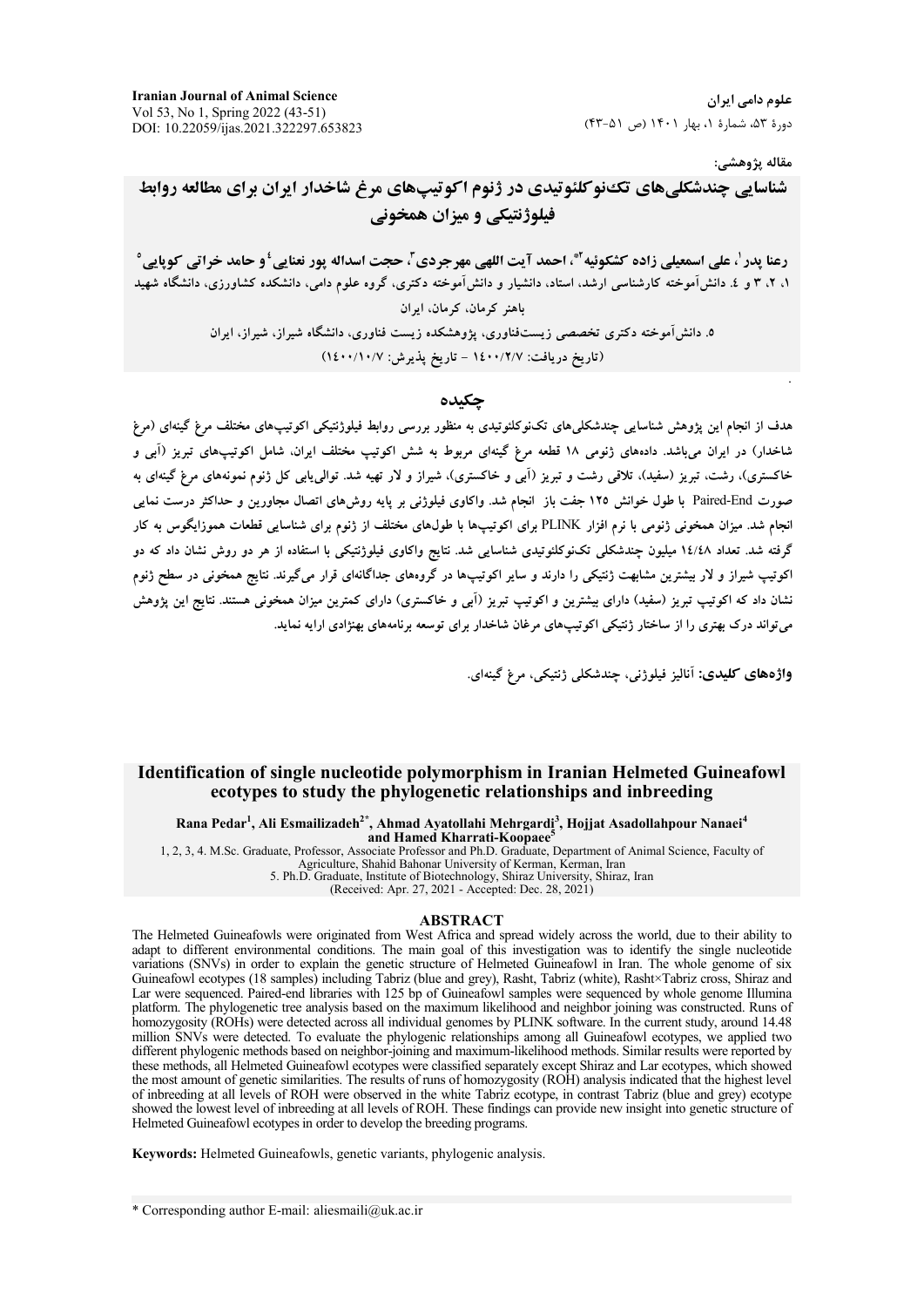مطالعات ژنومی برخوردار هستند. این چندشکلیها نشاندهنده تغییرات تکنوکلوتیدی در سطح ژنوم هستند که به دلایل گوناگونی مانند فراوانی و توزیع گسترده در سطح ژنوم و وراثتپذیربودن مورد توجه پژوهشگران میباشند (Koopaee&Koshkoiyeh, 2014).

مرغ گینهای (Numida meleagris) پرنده بومی قاره آفريقا مي باشد و توليد آن به سرعت در سراسر جهان در حال افزايش است. نام اوليه اين پرنده (مرغ گينهاي) می تواند معرف منشاء و زادگاه اصلی آن به حساب آید. این مرغ تحت عنوان مرغ شاخدار یا مرغ مروارید نیز شناخته میشود (Crawford, 1990). مرغ گینهای می تواند به خوبی تحت شرایط نیمهفشرده با کمترین هزینه پرورش یابد و به همین دلیل در سالهای اخیر، مرغ شاخدار به عنوان یک پرنده جایگزین برای تولید Sarica et al., ) كوشت و اهميت داده شده است ( Sarica et al., 2007). تاكنون مطالعاتي براي بررسي ساختار ژنتيكي و میزان همخونی مرغ گینهای در دنیا صورت گرفته است. در پژوهشی با استفاده از نشانگرهای ریزماهواره تنوع ژنتیکی پنج جمعیت مرغ شاخدار در کشور سودان مورد بررسی قرار گرفت. نتایج نشان دادند که میزان هتروزیگوسیتی برابر با ۰/۳۶-۰/۴۹ میباشد و تنوع ژنتیکی قابل توجهی در جمعیت مورد مطالعه وجود دارد. علاوه بر این، نتایج آنالیز فیلوژنی نشان داد که جمعیتهای وحشی مرغ شاخدار با جمعیتهای اهلی شده در محیطهای پرورش، از نظر ساختار ژنتیکی متفاوت مىباشند (Weimann et al., 2016). پژوهش مشابه دیگری در کشور غنا با استفاده از نشانگرهای ریزماهواره روی جمعیتهای متفاوت از مرغ شاخدار، شامل سه جمعیت از کشور غنا، یک جمعیت از کشور بنين (Benin) در غرب آفريقا و دو جمعيت از كشور ژاپن انجام گرفت. نتایج حاصل نشان داد که جمعیتهای متعلق به کشورهای غنا و بنین دارای مشابهت ژنتیکی بیشتری هستند و با جمعیتهای مربوط به کشور ژاپن Kayang et ) كمترين شباهت ژنتيكى را دارا مى باشند  $. (al., 2010)$ 

در مطالعه دیگری ساختار ژنتیکی دو جمعیت از مرغ شاخدار که از نظر پوشش رنگ پر (سیاه و سفید) متفاوت بودند، با استفاده از نشانگرهای RAPD مورد مطالعه قرار

### مقدمه

مطالعه تنوع و ساختار ژنتیکی یک جمعیت می تواند نشان دهنده پتانسیل بهنژادی و نحوه اجرای برنامههای حفاظت ژنتیکی باشد. عوامل گوناگونی می توانند بر ساختار ژنتيكي يک جمعيت تأثيرگذار باشند. محيط بهعنوان یکی از عوامل مهم می تواند سرمنشا تغییرات ژنومی باشد. گونهها در طول زمان با تغییرات زیست محیطی مانند تغییر اقلیم، آلودگیهای محیطی و بیماریها مواجه هستند. ساختار ژنتیکی بهعنوان یک ابزار قدرتمند می تواند برای سازگاری جمعیتها مفید واقع شود (Frankham et al., 2002). با توجه به پويابودن DNA، ژنوم قادر است برای تغییرات گوناگون محیطی یاسخ مناسبی در جهت سازگاری جاندار با محیط ایجاد نماید. در این راستا، فناوریهای نسل جدید توالی یابی، دستاوردهای قابل توجهی مانند شناسایی نواحی تحت انتخاب را جهت درک بهتر عملکرد ژنوم ارايه نموده است .(Kharrati-Koopaee et al., 2019).

اولین گام برای فهم ساختار ژنوم انجام نقشه پابی آن است. در این فرآیند مکانهای فیزیکی نسبی ژنها و جهشها بر روی کروموزومها شناسایی میشوند. همچنین در ساده ترین حالت، میتوان ترتیب و فواصل نسبی نشانگرهای ژنتیکی را روی کروموزومها تشریح کرد (Gupta et al., 1999). اولین نقشهی چندشکلیهای تکنوکلوتیدی در مرغ براساس استفاده از واکاوی دادههای توالی EST' ایجاد شد(Liu, 2011) . با تکمیل موفقیتآمیز پروژههای توالی یابی و پیشرفتهای شگرف در تعیین کردن ژنوتیپ چندشکلیهای سطح ژنوم، این امکان فراهم شده است که از چندشکلیهای تکنوکلئوتیدی (SNVs) در یک مقیاس ژنومی بتوان برای مطالعه ساختار ژنتیکی یک جمعیت استفاده نمود (Hiendleder et al., 2005). علاوه بر اين، ژنوم در برگیرنده تغییرات مختلف دیگری از جمله چندشکلیهای ساختاری، حذف و اضافههای کوچک و تغییرات چند نوکلوتیدی ؓ (MNV) مے باشد. در این میان چندشکلی های تکنوکلوتیدی از اهمیت زیادی در

<sup>1.</sup> Expressed sequence tag

<sup>2.</sup> Single nucleotide variation

<sup>3.</sup> Multi nucleotide variation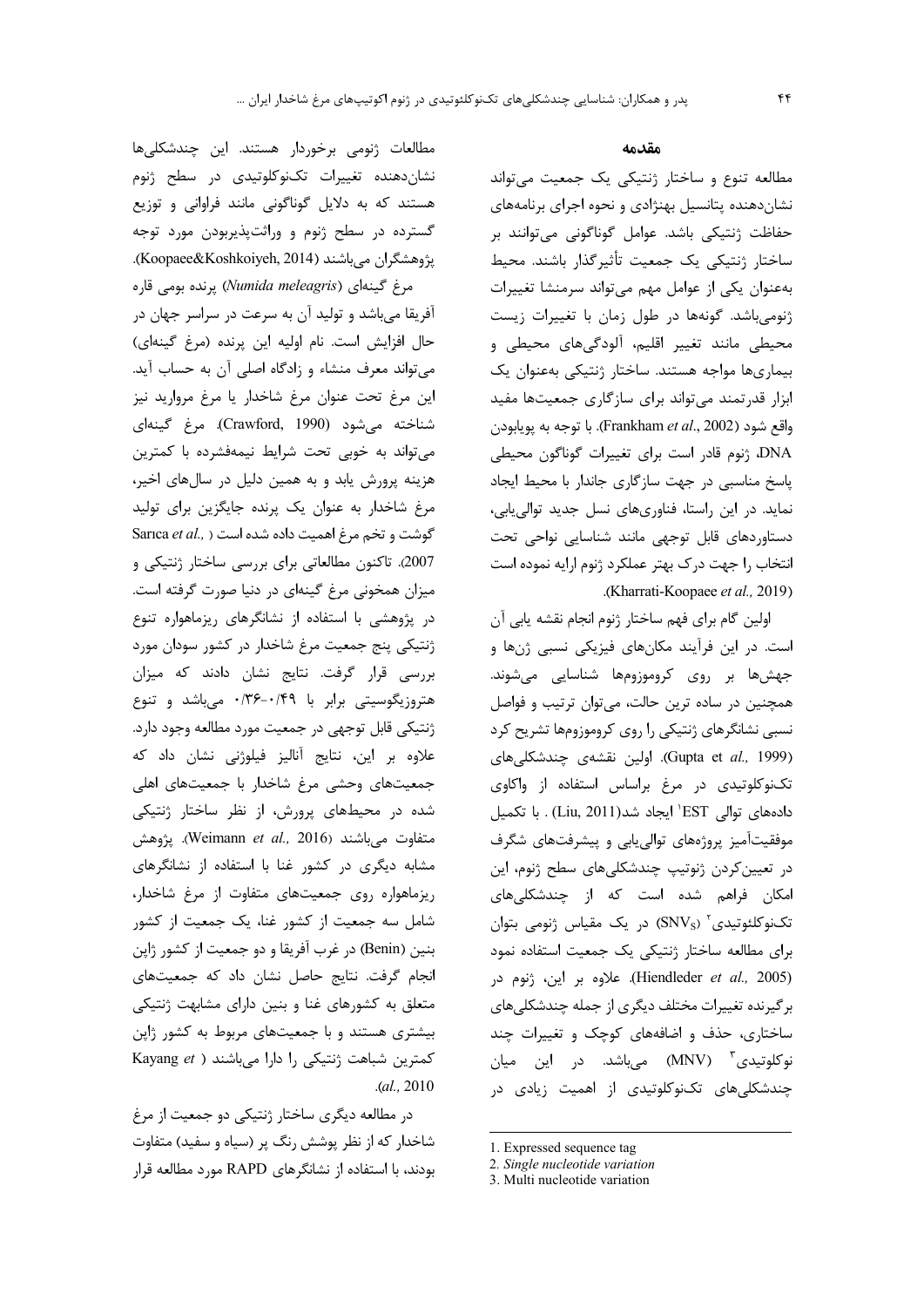گرفت. میزان مشابهت ژنتیکی در بین دو جمعیت برابر با ۰/۷۶ برآورد گردید. همچنین میزان شباهت ژنتیکی در داخل جمعیت سفید و سیاه رنگ بهترتیب برابر با ۰/۷۸ و ۰/۲۳ محاسبه شد (Haddad, 2020).

افت ناشی از همخونی، پدیده ای مضر در حیوانات اهلی است که ناشی از آمیزش خویشاوندی است. پرورش خویشاوندی تلاقیهای متوالی بین دو فرد است که رابطه خویشاوندی آنها بیش از میانگین جامعه است و منجر به کاهش شایستگی فرزندان و كاهش تنوع ژنتيكي در جامعه ميشود. ROH<sup>'</sup> مناطق هموزایگوت ژنومی هستند که در آن محل دارای یکسانی اجدادی هستند. فراوانی قطعات ROH با طول کوتاه نشاندهنده سطح همخونی در زمان های گذشته است و فراوانی قطعات ROH با طول بلند، معیاری جهت سنجش سطح همخونی در سالهای نهچندان دور میباشد (Nanaei et al., 2021). محاسبه میزان هم خونی با استفاده از دادههای نسل جدید توالی،بابی می تواند تا حدودی اشکالات محاسبه همخونی بر پایه اطلاعات شجره را تصحیح نماید. خطاهای احتمالی در ثبت شجره ها و نیز عمق شجره، دو عامل تأثیرگذار بر روی محاسبه میزان همخونی در روش ثبت شجره محسوب می شوند (Al-Mamun et al., 2015).

زيستگاه اين مرغ در ايران، بيشتر در مناطق جغرافیایی غرب و شمال غرب کشور است. تراکم جمعیت این گونه در استان آذربایجان شرقی و اردبیل بیشتر از سایر مناطق بوده و به رنگهای خاکستری، خاکستری مایل به آبی و به ندرت سفید مشاهده میشود. مرغ شاخدار قادر به رشد در نواحی گرم و خشک میباشد و از این جهت با شرایط اقلیمی ایران سازگاری مناسبی را نشان میدهد. از طرف دیگر نسبت به بیشتر بیماریهای متداول در طیور صنعتی مقاوم بوده و تولید آن حتی در شرايط نامناسب مديريت كمتر تحت تأثير قرار مى گيرد. به دلیل مقاومت در برابر بیماریها در این گونه از واکسن ها و داروها کمتر استفاده می شود و به همین دلیل علاوه بر كاهش هزينههاي توليد، مي تواند بهعنوان يک محصول یروتئینی نزدیک به ارگانیک در نظر گرفته شود. با وجود

1. Run of homozygosity

مزیتهای متعدد این گونه برای پرورش در ایران متاسفانه تاکنون پژوهش کاملی در سطح ژنوم برای شناسایی ساختار و پتانسیل ژنتیکی این گونه ارزشمند انجام نگرفته است. مطالعات در مورد تنوع ژنتیکی و ساختار جمعیت داخل و بین گونهها نه تنها فرآیند های تکاملی را نشان می دهد بلکه اطلاعات مفیدی را برای بهنژادی و اجرای برنامههای حفاظت ژنتیکی گونههای اهلي، مي تواند فراهم كند (Adeola et al., 2015). مطالعه حاضر اولین پژوهش برای مطالعه ساختار ژنتیکی مرغ شاخدار ایران در سطح ژنوم به منظور بهره برداری بهتر از این گونه در جهت افزایش تولید میباشد.

# مواد و روش ها نمونه گیری، استخراج DNA و توالی یابی

در پژوهش حاضر به منظور ارزیابی ساختار ژنتیکی و توالي يابي ژنوم مرغ شاخدار، از تعداد ١٨ قطعه از اکوتیپهای مختلف مرغ شاخدار در مناطق مختلف شامل استان فارس (شیراز و لار)، استان آذربایجان شرقی (تبریز)، استان گیلان (رشت) و جوجه های حاصل از تلاقی تبریز (آبی و خاکستری) و رشت خونگیری انجام شد. (جدول ۱). در این مرحله مقدار ۱/۵ تا ۲ سی سی خون در داخل لولههای ضدانعقاد حاوی EDTA<sup>۲</sup> تهیه و در دمای ۲۰- درجه سانتی گراد تا زمان استخراج DNA نگهداری شد.

جدول ۱. مناطق نمونهگیری اکوتیپهای مرغ شاخدار ایران Table 1. Information of sampling regions of

| guilleatuwis ecotypes |                |                   |           |  |  |
|-----------------------|----------------|-------------------|-----------|--|--|
| Provinces and         | Number of      | Latitude          | Longitude |  |  |
| ecotypes              | birds          |                   |           |  |  |
| Fars (Shiraz)         | 2              | $29^{\circ}61'$ N | 55°53'E   |  |  |
| Fars (Lar)            | 3              | $27°40'$ N        | 54°14'E   |  |  |
| Guilan (Rasht)        | $\mathfrak{D}$ | $37°20'$ N        | 49°40'E   |  |  |
| <b>Tabriz</b>         | 9              | 38°7'N            | 46°20'E   |  |  |
| Tabriz×Rasht          | $\mathfrak{D}$ | 38°7'N            | 46°20'E   |  |  |
| Total                 | 18             |                   |           |  |  |

استخراج DNA با روش استخراج نمکی در آزمایشگاه ژنتیک مولکولی بخش علوم دامی دانشگاه شهيد باهنر كرمان انجام گرفت. كيفيت DNA استخراج شده با استفاده از نسبت جذب ۲۶۰/۲۸۰ و

2. Ethylenediaminetetraacetic acid (EDTA)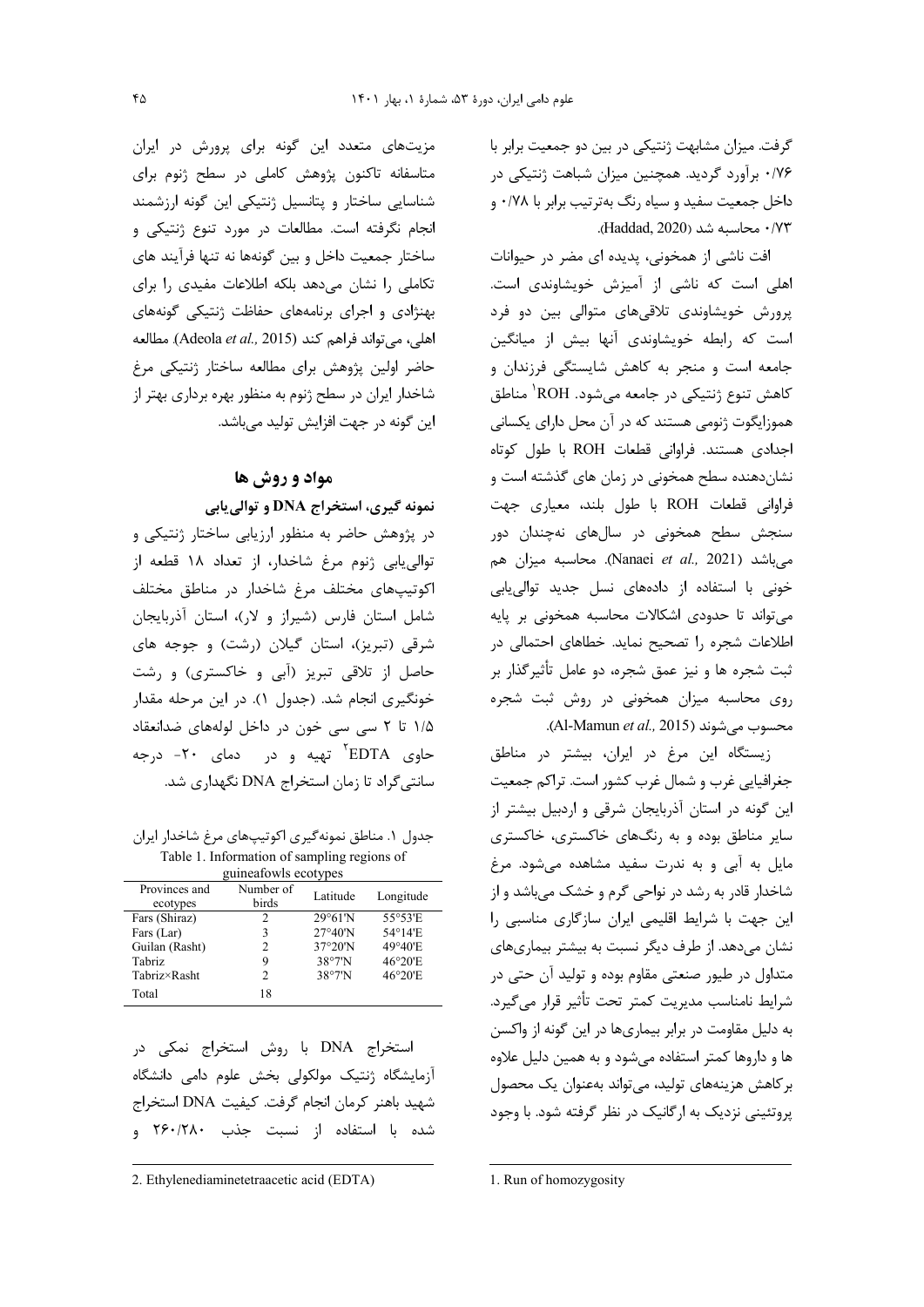۲۶۰/۲۳۰دستگاه اسیکتروفتومتر و الکتروفورز روی ژل آگارز یک درصد تعیین گردید(Esfandiari *et al.,* 2020). توالی یابی کل ژنوم نمونههای مرغ گینهای به صورتPaired-End با طول خوانش ۱۲۵ جفت باز توسط شركت ايلومينا و يلت فرم Hiseq2500 انجام شد ( Shen  $. (et al., 2021)$ 

همردیفی خوانشها با ژنوم مرجع و شناسایی چندشکلے های تکنوکلئوتیدی برای انجام همردیفی توالیهای کوتاه با ژنوم مرجع، از گینهای مرغ  $(HGFv1)$ مرجع ژنوم https://www.ncbi.nlm.nih.gov/assembly/  $\rightarrow$ GCA\_014595935.1) استفاده شد. این ژنوم مرجع شامل ۷۴ عدد کروموزوم اتوزومی، کروموزوم Z ژنوم میتوکندری و نیز قطعات کوچک ناشناخته ژنوم میباشد. در این پژوهش جهت همردیفی خروجیهای توالی یابی با ژنوم مرجع از برنامه BWA<sup>۱</sup> استفاده شد (Esmailizadeh et al., 2021). پس از انجام همرديفي، کیفیت این مرحله با دو پارامتر درصد همردیفی خوانشها با ژنوم مرجع و coverage بررسی شد. به منظور محاسبه درصد همرديفي با ژنوم مرجع و coverage از دستورات flagstat و depth به کار برده شده Li & Durbin, ) استفاده شد ( Li & Durbin,  $. (2009$ 

ابتدا فایلهای حاصل از همردیفی با پسوند bam بهوسیله دستور Sort در برنامه Samtools بر اساس موقعيت ژنوميک مرتب گرديدند (Li et al., 2009). سپس حذف PCR duplicates با استفاده از پکیچ MarkDuplicates.jar از مجموعه يكيجهاي picard انجام گرفت (www.github.com/broadinstitute/picard). د, مرحله بعد با انجام همرديفي مجدد خطاهاى احتمالي مرحله همرديفي تصحيح گرديد. كاليبرهكردن نمرههاي کیفیت باز به منظور تصحیح خطاهای توالی بابی و دیگر خطاهای مربوط به آزمایش با استفاده از ابزار BaseRecalibrator در برنامه GATK، انجام گرفت. در نهایت چندشکلی های تکنوکلئوتیدی با استفاده از ابزار

UnifiedGenotyper در برنامه GATK گزارش شدند (McKenna et al., 2010). قابل ذکر است که کنترل کیفی چندشکلیهای تکنوکلئوتیدی بدست آمده با استفاده از نرم افزارهای Vcftools وPLINK انجام شد .(Purcell et al., 2007; Danecek et al., 2011)

# واکاوی فیلوژنی و میزان همخونی ژنومی

بررسی روابط فیلوژنی بین افراد میتواند به عنوان معیاری جهت سنجش میزان آمیختگی و خلوص نژادی مورد استفاده قرار گیرد. در این پژوهش به منظور بررسی روابط فیلوژنی بین افراد مورد مطالعه از دو روش اتصال مجاورین<sup>۲</sup> و حداکثر درست نمایی استفاده شد. روش اول با استفاده از نرم افزارمگا (MEGA) تحت سيستم (Tamura et al., 2013) عامل لینوکس انجام شد. برای رسم درخت فیلوژنی با استفاده از نرم افزار فوق، ۱۰۰۰۰ تکرار بوت استراپ جهت ارزیابی درخت تشکیل شده به کار گرفته شد. همچنین در روش دوم از نرمافزار FastTere2 ( Price et al., 2010) تحت محيط لينوكس استفاده شد.

بهمنظور مطالعه سطح همخونی در جمعیتهای Purcell et al., ) PLINK اموردبررسی از نرمافزار 2007) و دامنههای مختلفی شامل: ١٠٠ کیلو باز، ۲۰۰ کیلو باز، ۳۰۰ کیلو باز و ۴۰۰ کیلو باز استفاده شد (Nosrati, 2017).

 $F_{ROH} = \Sigma_k$  Length (ROH<sub>k</sub>)/L در این رابطه F میزان همخونی بر اساس k ROH نشاندهنده تعداد قطعات ROH شناسایی شده برای هر فرد و L برابر با طول كل ژنوم مى باشد ( Zanella  $(et al., 2018)$ 

## نتايج و بحث

کیفیت DNA استخراج شده و فایلهای توالی بابی كيفيت DNA استخراج شده با وجود باندهاى كاملأ واضح و بدون کشیدگی تایید گردید. عدم وجود کشیدگی در فاصله بین چاهک و باند DNA حاکی از عدم وجود آلودگي پروتئيني و نبودن وجود باند اضافي

<sup>2.</sup> Neighbor joining

<sup>3.</sup> Maximum likelihood

<sup>1.</sup> Burrows-Wheeler Aligner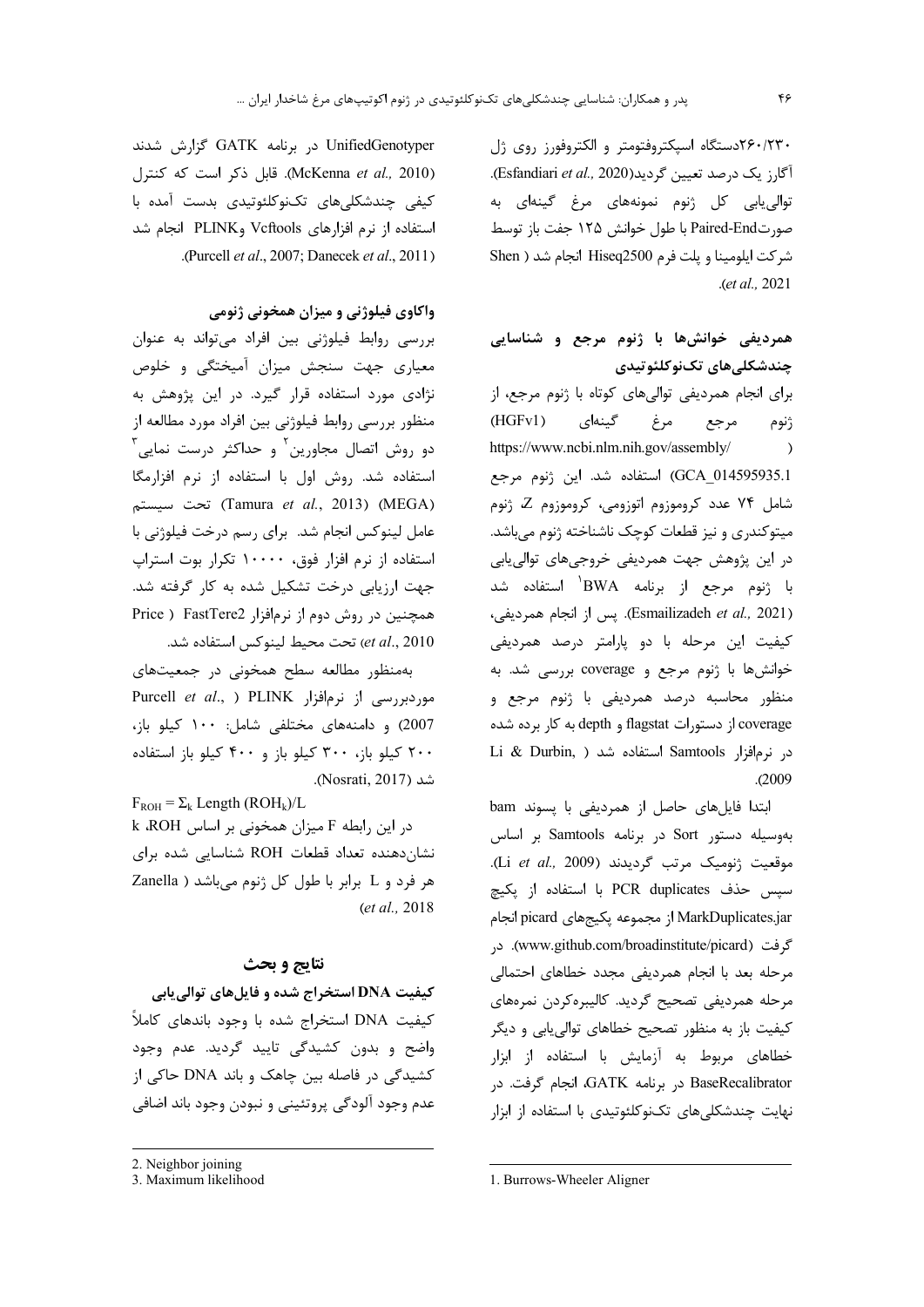در پایین ژل نشاندهنده عدم وجود ناخالصی مربوط به RNA در نمونهها بود (شكل ۱). همچنين ميانگين نسبتهای طول موج ۲۶۰/۲۸۰ و ۲۶۰/۲۳۰ برای نمونههای DNA استخراج شده به میزان ۱/۸۷±۰/۰۳ و ۲/۰۵±۰/۰۴ برآورد شد.

كنترل كيفيت دادههاى توالى يابى ژنومى (خوانشهاى كوتاه) براي يارامترهاي مختلفي مانند طول خوانش ها، محتواي CG، شاخص Phred، ميزان coverage، بازهاي خوانده نشده و آلودگی آدایتو, انجام گرفت.



شكل ۱. كنترل كيفيت DNA استخراج شده روى ژل آگارز يک درصد Figure 1. Quality control of DNA extraction on agarose gel 1%

بررسي نتايج مرحله همرديفي و شناسايي چندشكلي ها میانگین درصد همردیفی خوانشها برای تمام اکوتیپها بالای ۹۸ درصد گزارش گردید که نشاندهندهٔ کیفیت بالای همردیفی با ژنوم مرجع میباشد. همچنین میزان coverage در نمونههای توالی یابی شده بین ۱۷/۰۵-٢٣/۵٩ تعيين شد (جدول ٢).

| جدول ۲. نتایج حاصل از مرحله همردیفی برای اکوتیپهای |
|----------------------------------------------------|
| مرغ شاخدار مورد مطالعه                             |

Table 2. The results of mapping for studied Guineafowl ecotypes

| Ecotype                             | coverage<br>Average | 50<br>mappin<br>Average | of short<br>read<br>Count |
|-------------------------------------|---------------------|-------------------------|---------------------------|
| Shiraz                              | 17.84               | 99.52                   | 31774097                  |
| Lar                                 | 20.93               | 99.01                   | 33174157                  |
| Tabriz (white)                      | 20.89               | 98.92                   | 35894097                  |
| Tabriz (Blue and grey)              | 20.96               | 99.73                   | 32778124                  |
| Rasht                               | 22.13               | 99.56                   | 32724634                  |
| $Rash\times Tabriz$ (Blue and grey) | 23.59               | 99.19                   | 33892047                  |
|                                     |                     |                         |                           |

در این مطالعه تعداد ۱۴/۴۸ میلیون چندشکلی تکنوکلئوتیدی برای ۱۸ نمونه مرغ شاخدار مربوط به ۶ اکوتیپ بهدست آمد (جدول ۳).

جدول ۳. تعداد چندشکلیهای تکنوکلئوتیدی برای اکوتیپهای مورد مطالعه مرغ شاخدار در حالت قبل و بعد از فيلتر كردن

Table 3. The count of filtered and non-filtered SNVs for studied Guineafowl ecotypes

|                              | Count of    | Count of     |
|------------------------------|-------------|--------------|
| Ecotype                      | filtered    | non-filtered |
|                              | <b>SNVs</b> | <b>SNVs</b>  |
| <b>Shiraz</b>                | 12722087    | 13584712     |
| Lar                          | 12258117    | 13956743     |
| Tabriz (white)               | 13304171    | 14489657     |
| Tabriz (Blue and grey)       | 1048546     | 1096325      |
| Rasht                        | 11193835    | 12004215     |
| Tabriz (Blue and grey)×Rasht | 8744096     | 9326985      |
| Total variants               | 11858963    | 14489657     |

نتایج درخت فیلوژنی و میزان همخونی در سطح ژنوم درختهای فیلوژنی جهت نمایش ارتباطات میان جمعیتها بر پایه دو روش، اتصال مجاورین و نیز حداکثر درستنمایی رسم شدند. نتایج واکاوی فیلوژنی حاصل از روش اتصال مجاورين نشان داد كه تمام اکوتیپهای مورد بررسی بهجز اکوتیپهای شیراز و لار از نظر ژنتیکی با یکدیگر متفاوت هستند و در دستههای جداگانهای قرار می گیرند. دو اکوتیپ لار و شیراز، بیشترین شباهت ژنتیکی را در بین اکوتیپها نشان دادند، كه البته با توجه به خاستگاه پراكنش جغرافیایی این دو اکوتیپ (شیراز و لار) دور از انتظار نبود. شکل ۲، نتایج حاصل از واکاوی فیلوژنی به روش اتصال مجاورین را برای اکوتیپهای مرغ شاخدار نشان مے ردھد.

یافتههای حاصل از واکاوی فیلوژنی مبنی بر روش حداكثر درست نمايي، تاييد كننده نتايج روش اتصال مجاورین بود به شکلی که تفکیک جمعیتهای مختلف در این روش نیز به وضوح قابل مشاهده بود. در این روش نیز اکوتیپهای لاری، تبریز (سفید)، شیراز و رشت در یک ریشه درخت فیلوژنی قرار گرفتند. به شکلی که اکوتیپ شیراز و لار مانند یافتههای روش اتصال مجاورین بیشترین شباهت ژنتیکی را نشان دادند. اکوتیپ تبریز (آبی و خاکستری) و اکوتیپ حاصل از تلاقی مرغ شاخدار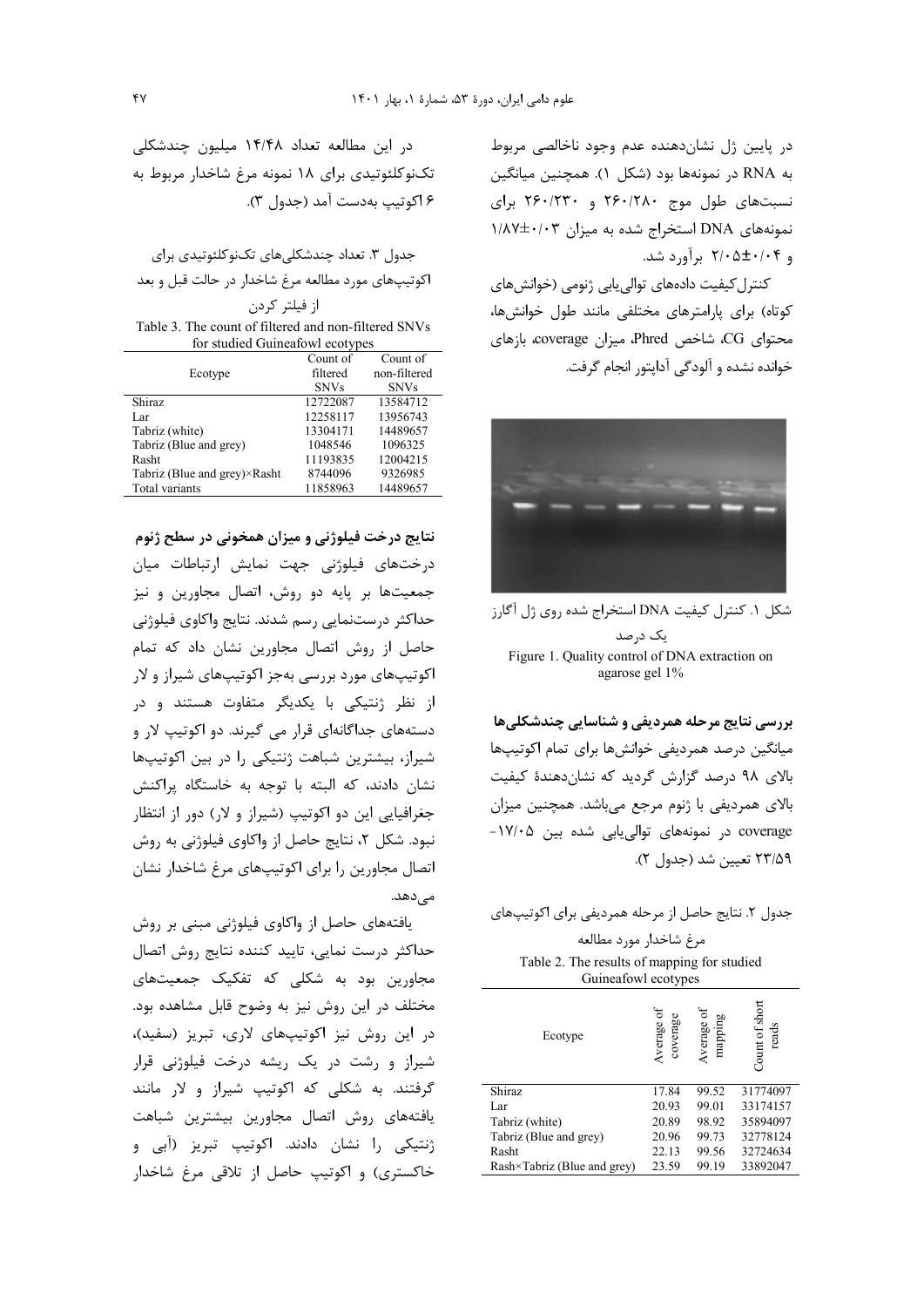تبریز (آبی و خاکستری) و رشت نیز ریشههای دیگر ین درخت فیلوژنی را تشکیل دادند. (شکل ۳).

تاکنون ساختا<sub>ر ژ</sub>نتیکی مرغ گینهای با استفاده از تكنيك نسل جديد توالي يابي مورد مطالعه قرار نگرفته است و تنها مطالعاتی بوسیله نشانگرهای ریزماهواره برای بررسی ساختار ژنتیکی مرغ گینهای در دسترس میباشد. برای نمونه، در آفریقا با استفاده از نشانگرهای ریزماهواره برای بررسی روابط فیلوژنی ۵ سویه مرغ شاخدار سفید، خاکستری، سیاه، سینه سفید و تخم گذار مورد بررسی قرار گرفته است (Umar, 2016). بهطور مشابه مطالعهای برای بررسی روابط فیلوژنی ۶ زیرگونه از مرغ شاخدار بر

اساس نواحی حفاظت شده ژنوم میتوکندری انجام شده است (Alphen-Stahl, 2005). در هر دو روش حداکثر درست نمایی و اتصال مجاورین، نمونههای تبریز (سفید) و تبریز(خاکستری و آبی) با وجود اینکه از یک منطقه جغرافیایی نمونهگیری شده بودند، ولی به شکل متمایزی طبقەبندى شدند.

به منظور بررسی همخونی در سطح ژنوم اکوتیپهای مورد بررسی، چهار طول مختلف از ژنوم برای شناسایی قطعات هموزایگوس (ROH) به کار گرفته شد، که طول آنها بهترتیب بلندتر از ۱۰۰، ۲۰۰، ۳۰۰ و ۴۰۰ کیلوجفت باز میباشد (شکل ۴).



شکل ۲. نمایش ارتباط ژنتیکی اکوتیپهای مرغ شاخدار با استفاده از روش اتصال مجاورین Figure 2. Presentation of genetic relation of Guineafowls ectypes by neighborhood joining method



Figure 3. Phylogenetic analysis of Guineafowls ecotypes by maximum likelihood method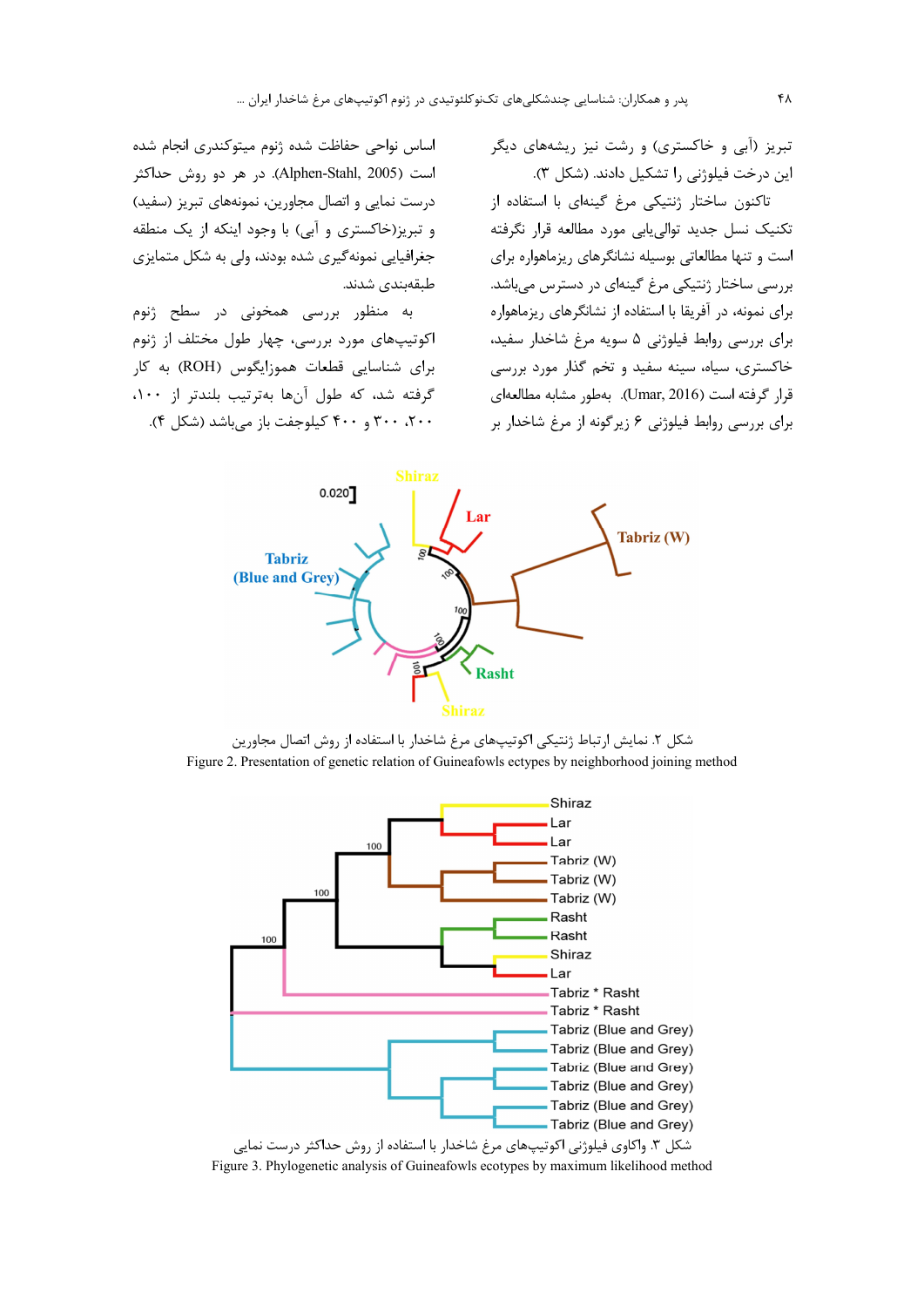





شکل ۴. بررسی میزان همخونی در سطح ژنوم با طولهای متفاوت قطعات هموزایگوس (ROH) برای اکوتیپهای مرغ شاخدار. A: طول قطعات هموزايگوس بيشتر از ١٠٠ كيلو باز، B: طول قطعات هموزايگوس بيشتر از ٢٠٠ كيلو باز، C: طول قطعات هموزایگوس بیشتر از ۳۰۰ کیلوباز و D: طول قطعات هموزایگوس بیشتر از ۴۰۰ کیلو باز

Figure 4. The results of ROH analysis with different length of homozygous segments for Guineafowl ecotypes. A: The count of homozygous fragments with length of more than 100 kb B: The count of homozygous fragments with length of more than 200 kb. C: The count of homozygous fragments with length of more than 300 kb. D: The count of homozygous fragments with length of more than 400 kb

مربوط به اکوتیپ تبریز (خاکستری و آبی) میباشد. بنابراین انتظار می رود که این اکوتیپ تحت برنامههای بهنژادی و انتخاب مصنوعی قرار نگرفته باشد. همچنین در تمام سطوح ROH بعد از اکوتیپ تبریزی سفید بیشترین میزان همخونی مربوط به اکوتیپ لاری است و تقریبا توزیع سایر اکوتیپها مابین اکوتیپهای تبریز (سفید) و لار گزارش گردید. افزایش سطح هموزیگوسیتی در سطح ژنوم در ارتباط با کاهش اندازه مؤثر جمعیت بوده، که این پارامتر معیاری جهت تعیین میزان تنوع در داخل جمعیت بهشمار می آید. امروزه اطلاعات حاصل از این پارامتر را میتوان بهعنوان ابزاری در جهت تعیین سطح همخونی و میزان کاهش تنوع ژنتیکی استفاده کرد (Howrigan et al., 2011). همچنین طول و فراوانی تعداد قطعات ROH بیانگر سطح همخونی در یک Asadollahpour Nanaei et al., ) جمعیت میباشند 2022)، بدین ترتیب همان گونه که در شکل ۴ مشاهده می شود در تمام سطوح ROH بیشترین میزان هم خونی مربوط اکوتیپ تبریز (سفید) میباشد. در مطالعاتی که الگوی تعداد قطعات ROH را در سطح ژنوم مورد بررسی قرار داده اند، نشان داده شده است که انتخاب ژنتیکی ممکن است نقش مهمی در توزیع تعداد این قطعات در سطح ژنوم داشته باشد ( Nosrati, 2017). در نتیجه احتمال می رود که مرغان گینهای تبريز (سفيد) بيشتر تحت تاثير انتخاب درون جمعيتي بوده اند و نیز تلاقی های بین جمعیتی کمتری نسبت به سایر اکوتیپهای موجود در ایران داشته اند. در مقابل کمترین میزان همخونی در تمام سطوح ROH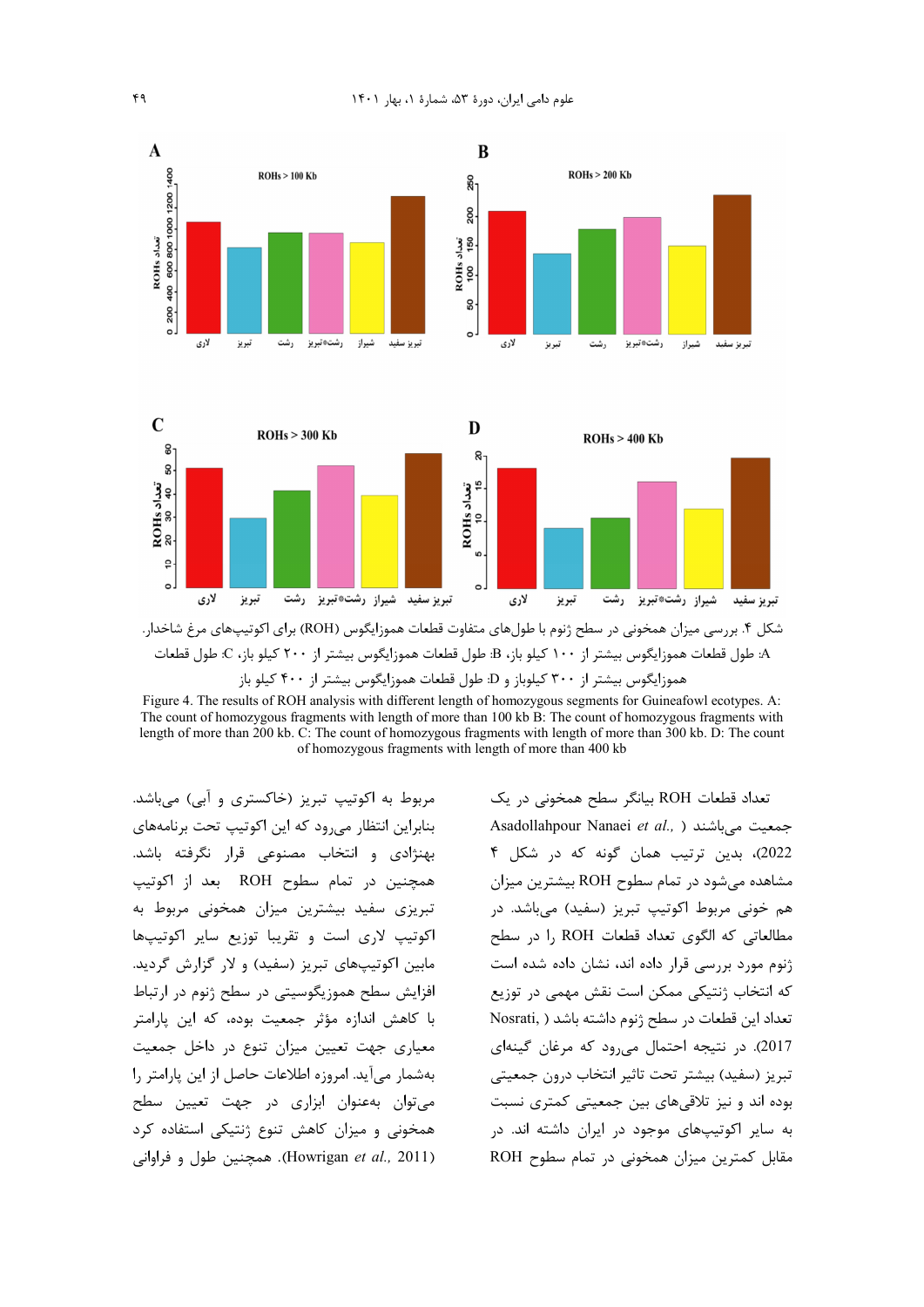را دارند و سایر اکوتیپها در گروههای جداگانهای قرار می گیرند. نتایج همخونی ژنومی در سطح ژنوم نشان داد که اکوتیپ تبریز (سفید) دارای بیشترین و اکوتیپ تبریز (آبی و خاکستری) دارای کمترین میزان طول قطعات نوکلوتيدي هموزيگوت است. مي¢وان بيان کړد که راهبردهای شدید انتخابی در ارتباط با اکوتیپ تبریز (سفید)، باعث افزایش همخونی گردیده است که این حالت در مورد اکوتیپ تبریز (آبی و خاکستری) صدق نمی کند و بنابراین تحت انتخاب مصنوعی برای اهداف خاص اصلاح نژادی نبوده است. در نهایت مطالعه ژنومی گستردهتر در خصوص سایر اکوتیپهای بومی مرغ گینهای میتواند اطلاعات ارزشمندی در زمیته روند اهلی سازی و خصوصیات دقیق تر ژنوم ارائه نماید.

قطعات ROH مي تواند تاريخچه، گلوگاه ژنتيكي و نيز نشانههای انتخاب را در جامعه تعیین کند. فراوانی قطعات ROH با طول كوتاه نشاندهنده سطح همخونی در زمان های گذشته است و فراوانی قطعات ROH با طول بلند، معیاری جهت سنجش سطح همخونی در سالهای نهچندان دور میباشد .(Asadollahpour Nanaei et al., 2021)

نتیجەگیری کلی

توصیف ژنومی گونهها می تواند بهعنوان ابزاری مهم در تعیین اهداف و روش برنامههای بهنژادی کارگشا باشد. نتايج واكاوى فيلوژنتيكي اكوتيپهاي مرغ گينهاي نشان داد که دو اکوتیپ شیراز و لار بیشترین مشابهت ژنتیکی

#### **REFERENCES**

- 1. Adeola, A. C., Ommeh, S. C., Murphy, R. W., Wu, S. F., Peng, M. S., & Zhang, Y. P. (2015). Mitochondrial DNA variation of N igerian domestic helmeted guinea fowl. Animal Genetics, 46(5), 576-579.
- 2. Al-Mamun, H. A., Clark, S. A., Kwan, P., & Gondro, C. (2015). Genome-wide linkage disequilibrium and genetic diversity in five populations of Australian domestic sheep. Genetics Selection Evolution, 47(1), 1-14.
- 3. Alphen-Stahl, V. (2005). Molecular systematics and phylogeography of the Helmeted Guineafowl (Numida meleagris). Ph.D. Thesis. University of Cape Town. 22-23.
- 4. Asadollahpour Nanaei, H., Kharrati-Koopaee, H., & Esmailizadeh, A. (2022). Genetic diversity and signatures of selection for heat tolerance and immune response in Iranian native chickens. BMC genomics, 23(1), 1-13.
- 5. Crawford, R. D. (1990). Origin and history of poultry species. Poultry Breeding and Genetics, 1-41.
- 6. Danecek, P., Auton, A., Abecasis, G., Albers, C. A., Banks, E., DePristo, M. A. & 1000 Genomes Project Analysis Group. (2011). The variant call format and VCF tools. *Bioinformatics*, 27(15), 2156-2158.
- 7. Esfandiari, P., Dadpasand, M., Kharrati-Koopaee, H., Atashi, H., Gharghi, A., & Niazi, A. (2020). Bioinformatics, phylogenetic and variant association analysis of Ovocalyxin-32 gene reveals its contribution to egg production traits in native chickens. Animal Gene, 17, 200108.
- 8. Esmailizadeh, A., Kharrati-Koopaee, H., & Nanaei, H. A. (2021). Whole genome resequencing data for rock pigeon (Columba livia). BMC Research Notes, 14(1), 1-4.
- 9. Frankham, R., Ballou, J. D. and Briscoe, D. A. (2002). Introduction to Conservation Genetics. Cambridge: Cambridge University Press. 56-63.
- 10. Gupta, P. K., Varshney, R. K., Sharma, P. C., & Ramesh, B. (1999). Molecular markers and their applications in wheat breeding. *Plant Breeding*, 118 (5), 369-390.
- 11. Haddad, H. S. (2020). Genetic Similarity of two different color Local Guinea Fowl (Numida Meleagris) By Using RAPD-PCR Technique. Zanco Journal of Pure and Applied Sciences, 32(2), 140-144.
- 12. Hiendleder, S., Bauersachs, S., Boulesteix, A., Blum, H., Arnold, G. J., Frohlich, T., & Wolf, E. (2005). Functional genomics: tools for improving farm animal health and welfare. Revue Scientifique Et Technique-Office International des Epizooties, 24(1), 355.
- 13. Howrigan, D. P., Simonson, M. A., & Keller, M. C. (2011). Detecting autozygosity through runs of homozygosity: a comparison of three autozygosity detection algorithms. BMC genomics, 12(1), 460.
- 14. Kayang, B. B., Youssao, I., Inoue, E., Naazie, A., Abe, H., Ito, S. I., & Inoue-Murayama, M. (2010). Genetic diversity of helmeted guineafowl (Numida meleagris) based on microsatellite analysis. The journal of poultry science, 1001160040-1001160040.
- 15. Kharrati-Koopaee, H., Ebrahimie, E., Dadpasand, M., Niazi, A., & Esmailizadeh, A. (2019). Genomic analysis reveals variant association with high altitude adaptation in native chickens. Scientific Reports, 9(1), 1-22.